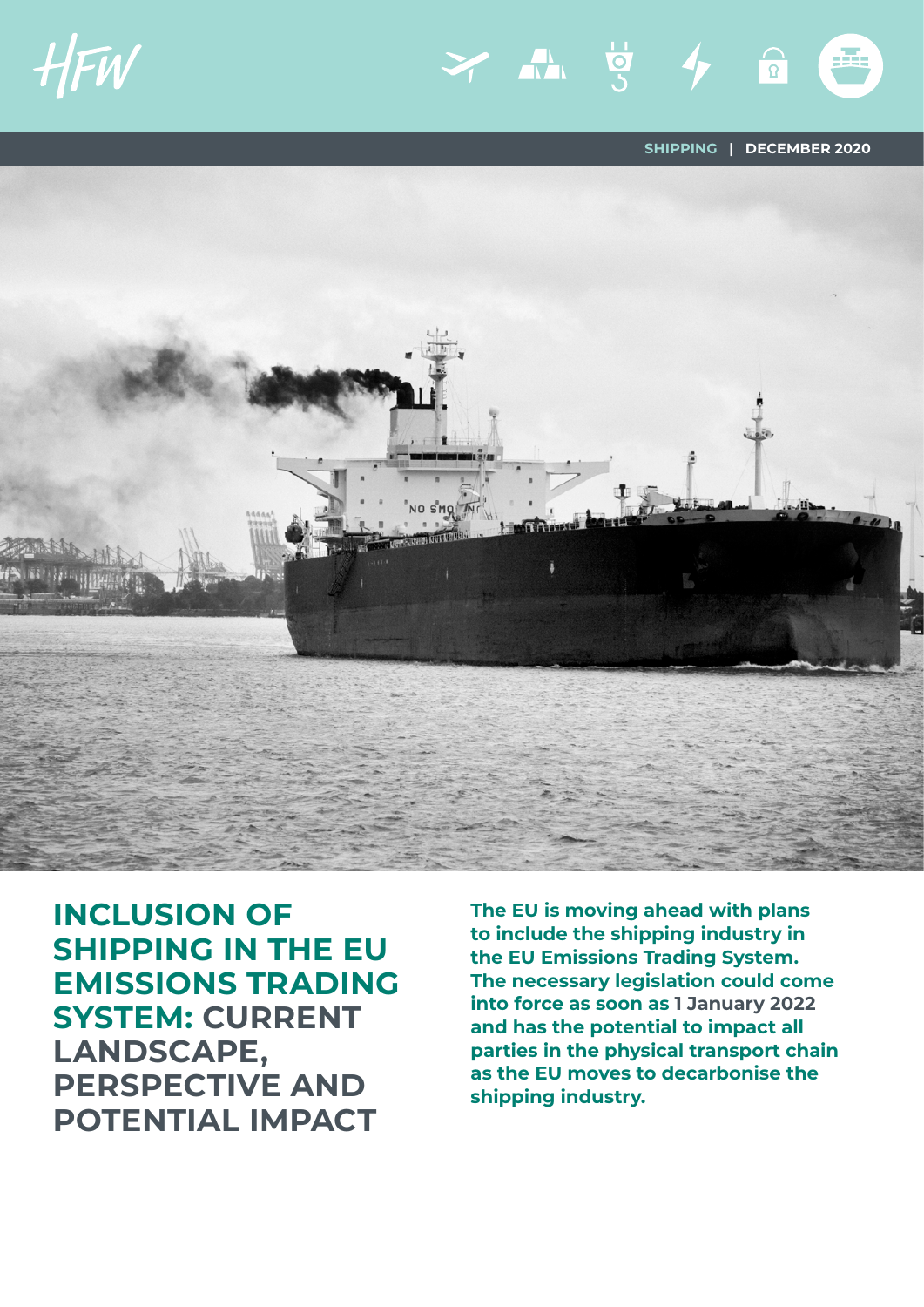**"Whilst the proposed legal framework remains unclear, it is expected that the ETS will have implications for all the key stakeholders in the physical transport chain."**

The European Parliament has approved draft legislation to include emissions from ships in the EU Emissions Trading System (**ETS**) from **1 January 2022**. Simultaneously, the EU Commission has launched an initiative to renew the ETS and extend its scope to the shipping industry. The initiative is currently in the public consultation phase, which closes on 5 February 2021.

The proposed legislation (which includes amendments to the EU Monitoring, Reporting and Verification (MRV) Regulation<sup>1</sup> and the ETS Directive<sup>2</sup>) is now awaiting approval from the EU Council, and absent further proposals or amendments, could be adopted in early 2021.

Whilst the proposed legal framework remains unclear, it is expected that the ETS will have implications for all the key stakeholders in the physical transport chain – in particular, shipowners, charterers, operators and shippers. Requirements will be imposed on stakeholders to take steps to reduce greenhouse gas (**GHG**) emissions from ships.

This will likely add to the existing monitoring and reporting requirements already in place under both the MRV Regulation and the IMO's Data Collection System (**DCS**) 3. Quite apart from just imposing requirements, however, the ETS will see shipping enter the carbon trading market for the first time, and with this will come both burden and opportunity.

# **Current application of the ETS scheme**

The ETS is a mandatory 'cap and trade' system that currently applies to GHG and CO<sub>2</sub> emissions from power stations and industrial plants located within the EEA, as well as from flights operated between EEA airports.

It works by capping overall GHG emissions of all participants in the system. The ETS Directive creates 'allowances', which are essentially rights to emit GHG emissions equivalent to the global warming potential of 1 tonne of CO<sub>2</sub> equivalent. The level of the cap determines the total number of allowances available in the whole system and allowances can be traded among participants.

The ETS's aim is to incentivise participants to take early steps to reduce their GHG emissions, meaning they will have allowances left over to sell in the market. If a participant's emissions exceed their allowances, it will face hefty fines, currently set at €100 per tonne of excess CO<sub>2</sub> emitted, unless they purchase additional allowances from the market. That said, there is also a limited number of allowances allocated for free in any given sector subject to satisfaction of certain criteria.

#### **An uncertain framework**

The current EU proposals leave many questions unanswered on how the inclusion of shipping in the ETS will operate in practice. Essentially, the nature and scope of the application

of the ETS scheme to shipping still needs to be worked out. Important current areas of uncertainty would appear to be:

## **How will the ETS operate in practice?**

While there is little clarity on this question thus far, the approach used in relation to aircraft<sup>4</sup> may shed some light on how the system will be rolled out.

In the aviation industry, each aircraft operator is administered by a single EU Member State that distributes emissions allowances. These allowances consist of both 'general' allowances based on a base year, as well as 'aircraft-specific' free allowances. Non-EU based aircraft operators are allocated to an administering EU Member State based on where the operator's aviation emissions are estimated to have been greatest. It should be noted, however, that since 2016, the International Civil Aviation Organization (**ICAO**) has taken over the administration of the emissions trading system for aviation on the global level.

It may be possible to use MRV Regulation CO<sub>2</sub> reports and records of ports of call to designate a Member State for each responsible ship operator in the same way as is done for aircraft operators. A Member State would then be responsible for distributing ETS allowances to applicable companies based in the Member State, ships flying the flag of that Member State as well as any

- 1 Regulation (EU) 2015/757
- 2 Directive 2003/87/EC
- 3 MEPC.278(70)
- 4 Directive 2008/101/EC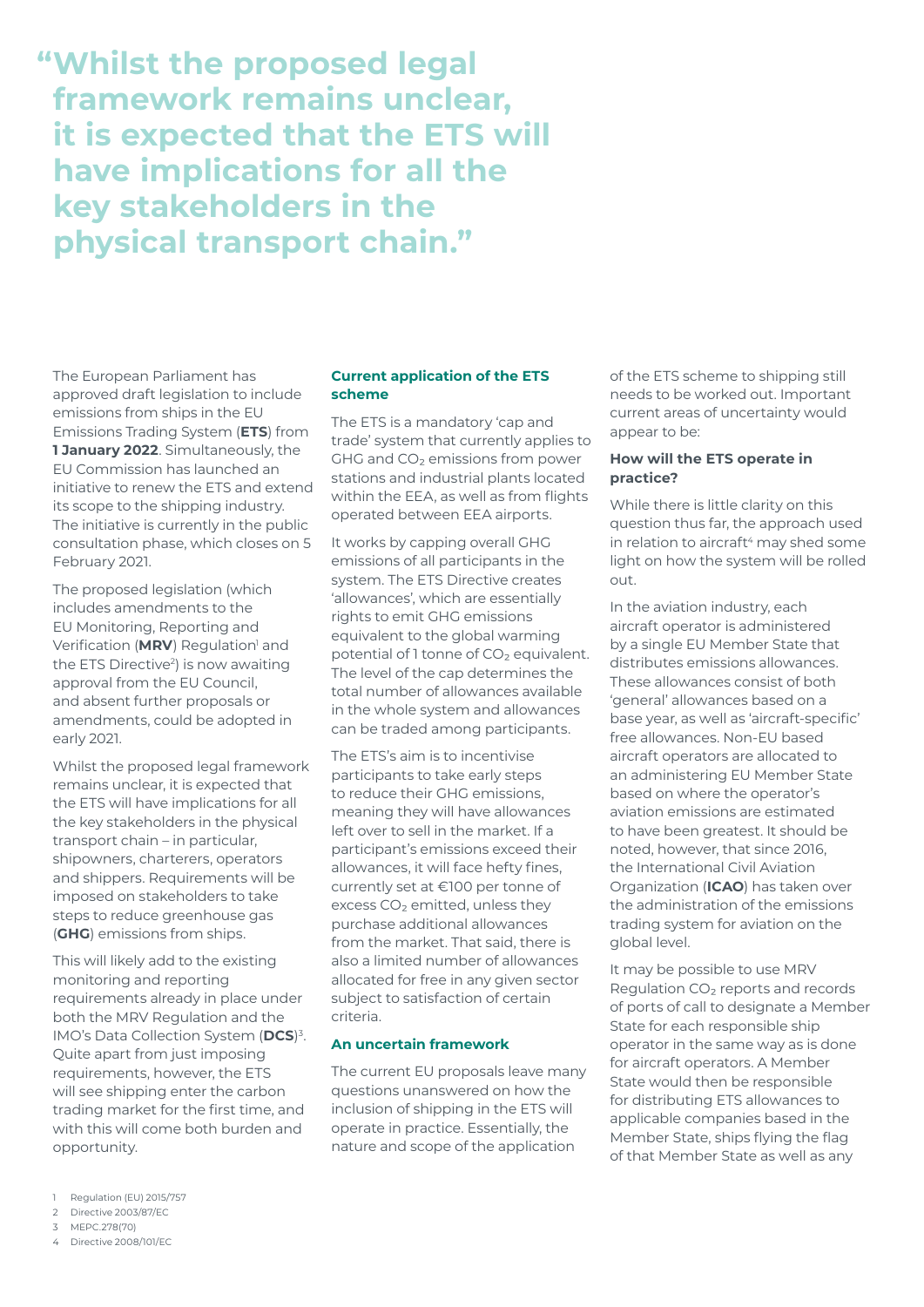**"This all serves to highlight the importance of those key stakeholders assessing their likely risk profile to the ETS so that the cost and risk of compliance can be mitigated and any potential benefit allocated up and down the contractual chain."**

designated non-EU ship operators (for which a Member State has assumed responsibility for allocation of allowances). How UK-flagged vessels and/or UK-based ship operators would fit into any system that might be introduced, in light of Brexit, remains to be seen.

It may also transpire that many of the obligations currently imposed by the ETS on power plant operators and airlines will similarly apply to responsible ship operators, including:

- **•** Opening an account with the Union registry (the entity that keeps track of the ownership of allowances) in order to be able to hold emission allowances.
- **•** Monitoring emissions on an annual basis.
- **•** Submitting a verified report of the company's annual CO<sub>2</sub> emissions by 31 March each year.
- **•** Surrendering the requisite quantity of allowances by 30 April each year (by using allowances allocated for free or by buying allowances from the market).
- **•** Submitting an improvement/nonconformity report on the previous year to the relevant competent authority by 30 June each year.

Insofar as the trading of those emission allowances are concerned, the permissible framework for this will also have to be clearly set out, especially as there have recently been calls for emissions to be traded between different industry sectors.

The scheme of allocation of allowances – in particular, free allowances to those ships which form part of "efficient fleets" – will also need to be scrutinised and agreed upon well in advance of the ETS taking effect.

## **Which ships and/or voyages will be covered?**

Probably the most fundamental question, however, centres around the scope of the application of the ETS to global shipping. In particular, *which* ships and/or voyages will be regulated under the ETS. Under current proposals put forward by the European Parliament, the ETS will apply to *"greenhouse gas emissions from ships arriving at, within, or departing from ports under the jurisdiction of a Member State".5*

This mirrors the MRV Regulation, and as drafted, it would theoretically be sufficient for a ship to call at one EU port once during the course of an entire year for the ETS to apply. This is regardless of that vessel's flag or the domicile of the registered owner. To date, the EU has not set out any threshold requirements such as a minimum amount of visits to EU ports within a given year.

The European Commission has been urged to restrict the scope of the ETS so that it applies only to voyages within the EEA (reflecting the approach adopted in the aviation industry), whereas this is clearly not the preference of the European Parliament. The precise detail here is yet to be formally confirmed and

could have significant consequences for international trade.

## **Who will be the 'party' responsible?**

Another important issue the EU has yet to iron out is *which party* will be responsible for the carbon footprint of a given ship under the ETS.

On the one hand, the responsible party faces increased operational and reporting requirements under the ETS, but on the other hand, would, in theory, also be able to benefit from the sale of any spare emission allowances.

The ETS Directive as currently drafted uses the term 'operator', which encompasses *"any person who operates or controls an installation or … to whom decisive economic power over the technical functioning of the installation has been delegated."6* This broad wording does little to assist in determining the responsible party in the context of the shipping industry, where many different parties can have some form of economic power over a ship.

On the other hand, the MRV Regulation, helpfully, provides a more detailed explanation as to the identification of the responsible party in the context of that regulation. The European Parliament recently voted for an amended definition of *"company"* to encompass time charterers and other parties responsible for providing and paying for the ship's fuel, signalling that the EU's emission measures will target those companies who are